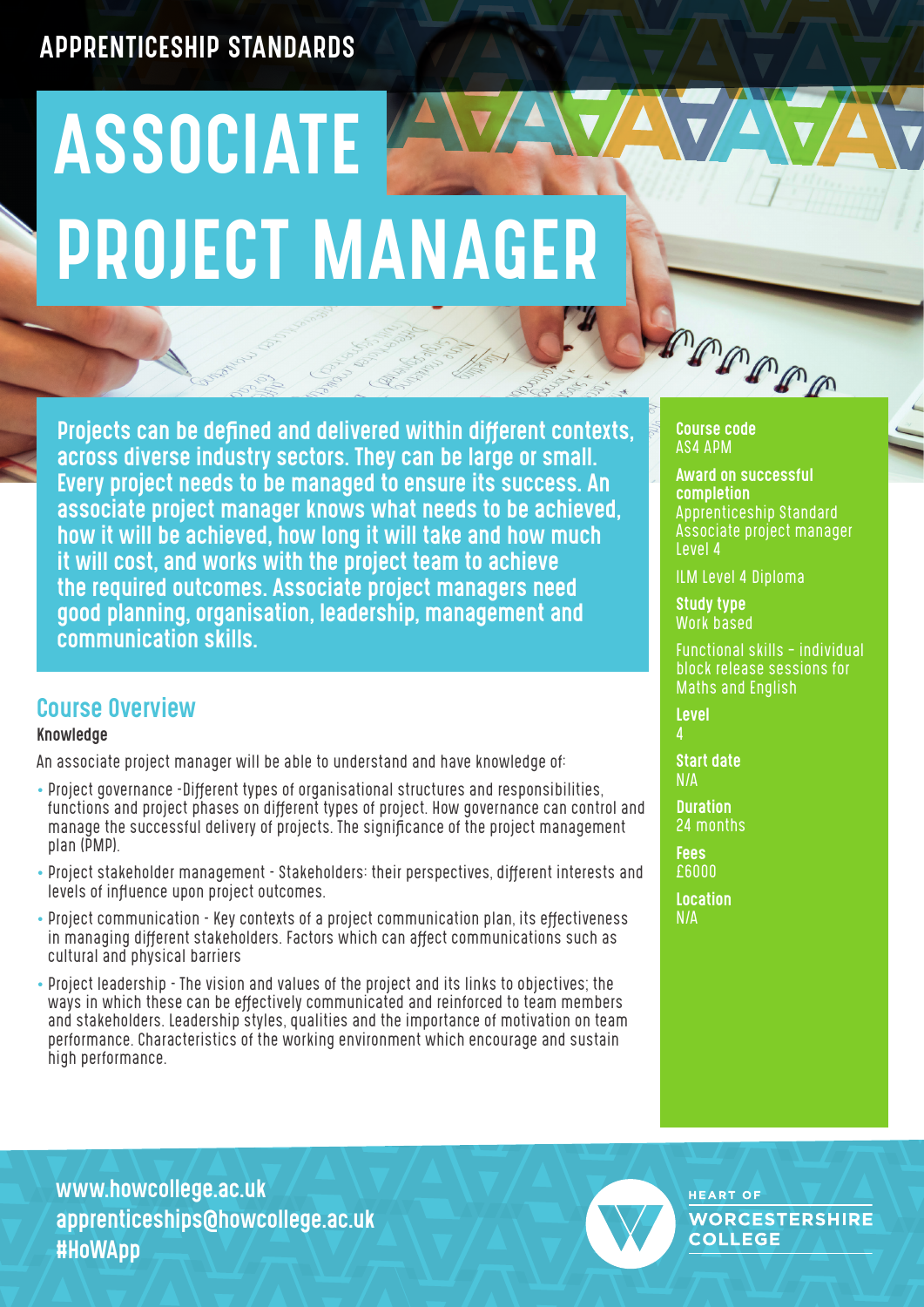## PPRENTICESHIP STANDARDS

- Consolidated planning Purpose and formats for consolidated plans to support overall management, taking account of lessons learnt and how the plans balance fundamental components of scope, schedule, resources, budgets, risks and quality requirements.
- Budgeting and cost control Funding, estimating, overheads; direct costs, indirect costs, fixed costs, variable costs and an overall budget for a project; tracking systems for actual costs, accruals and committed costs; alternative cost breakdowns to provide for graphical representations, and performance management.
- Business case and benefits management Preparation and/or maintenance of business cases, including benefits management.
- Project scope Requirements management, and evaluation of alternative methods to learn from the past to improve delivery. Project scope change control, baseline change management, configuration management.
- Project schedule Scheduling and estimating for project activities including how they can be quality assessed. Progress monitoring and metrics to assess work performed against the schedule. Schedule management methods to evaluate and revise activities to improve confidence in delivery.
- Resource management Resource analysis, resource allocation and resource acceptance.
- Project risk and issue management The need for and implementation of a risk management plan. Risk management methods and techniques to identify and prioritise threats or opportunities. Mitigation actions to minimise risk impacts and to optimise benefits by managing opportunities.
- Contract management and procurement The nature of contracts, and their implications for contracting organisations. Procurement processes. Legal and ethical means for managing contracts.
- Project quality Quality management processes, assurance and improvements. Outcomes of a quality management plan, metrics for processes and quality standards.
- Project context The different contexts in which projects can be delivered, including health, safety, and environment management. The interdependencies between project(s), programme(s) and portfolio management. Project phases and key review points, across project life cycles.

#### Skills

An associate project manager will be able to demonstrate the following skills within the context of your organisation.

- Project governance Project monitoring and reporting cycle to track, assess and interpret performance by the application of monitoring techniques to analyse status and manage information.
- Stakeholder and communications management Manage stakeholders, taking account of their levels of influence and particular interests. Manage conflicts and negotiations. Communicate to a variety of different audiences. Contribute to negotiations relating to project objectives.
- Budgeting and cost control Develop and agree project budgets, monitor forecast and actual costs against them and control changes. Support funding submissions. Tracking systems for actual costs, accruals and committed costs; structures for alternative cost breakdowns.
- Business case Contribute to the preparation or maintenance of a business case including achieving required outcomes.
- Scope management Determine, control and manage changes to the scope of a project, including assumptions, dependencies and constraints.
- Consolidated planning Consolidate and document the fundamental components of projects. Monitor progress against the consolidated plan and refine as appropriate, implementing the change control process where relevant.
- Schedule management Prepare and maintain schedules for activities aligned to project delivery.
- Risk, and issue management Identify and monitor project risk or opportunity, plan and implement responses to them, contribute to a risk management plan. Respond to and manage issues within a defined governance structure.
- Contract management and procurement Facilitate a procurement process, contribute to the definition of contractual agreements and contribute to managing a contract.

www.howcollege.ac.uk apprenticeships@howcollege.ac.uk #HoWApp



**HEART OF WORCESTERSHIRE COLLEGE**